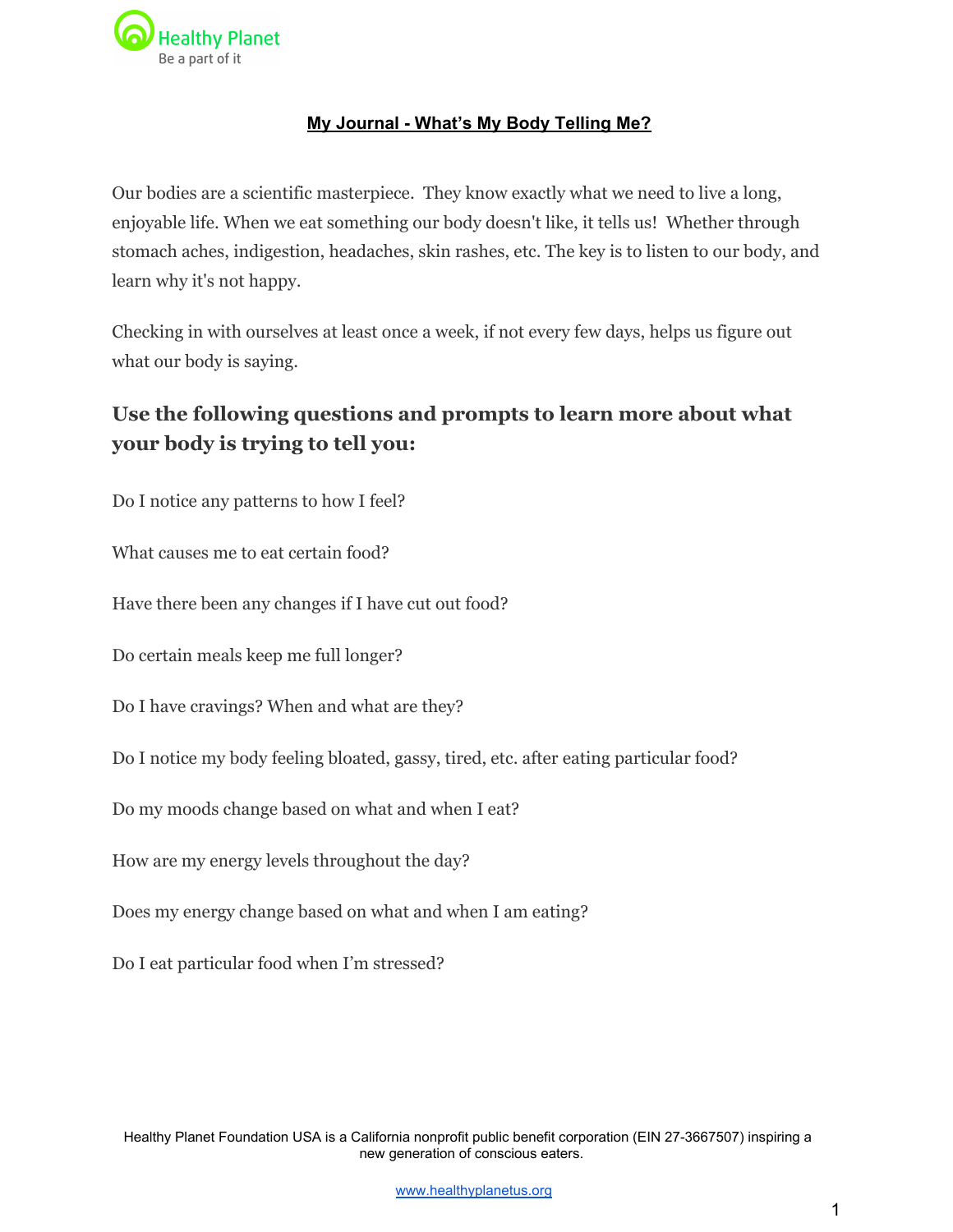

What does healthy mean to me?

What was my experience with week \_\_\_?

What are 3 things I observed during week \_\_\_?

- 1.
- 2.
- 3.

What are 3 things I learned during week \_\_\_?

- 1.
- 2.
- 3.

What are 3 practices or goals I want to implement next week?

1.

- 2.
- 3.

What did I do well this week?

What did I struggle with this week?

Healthy Planet Foundation USA is a California nonprofit public benefit corporation (EIN 27-3667507) inspiring a new generation of conscious eaters.

\_\_\_\_\_\_\_\_\_\_\_\_\_\_\_\_\_\_\_\_\_\_\_\_\_\_\_\_\_\_\_\_\_\_\_\_\_\_\_\_\_\_\_\_\_\_\_\_\_\_\_\_\_\_\_\_\_\_\_\_\_\_

\_\_\_\_\_\_\_\_\_\_\_\_\_\_\_\_\_\_\_\_\_\_\_\_\_\_\_\_\_\_\_\_\_\_\_\_\_\_\_\_\_\_\_\_\_\_\_\_\_\_\_\_\_\_\_\_\_\_\_\_\_\_ \_\_\_\_\_\_\_\_\_\_\_\_\_\_\_\_\_\_\_\_\_\_\_\_\_\_\_\_\_\_\_\_\_\_\_\_\_\_\_\_\_\_\_\_\_\_\_\_\_\_\_\_\_\_\_\_\_\_\_\_\_\_

\_\_\_\_\_\_\_\_\_\_\_\_\_\_\_\_\_\_\_\_\_\_\_\_\_\_\_\_\_\_\_\_\_\_\_\_\_\_\_\_\_\_\_\_\_\_\_\_\_\_\_\_\_\_\_\_\_\_\_\_\_\_ \_\_\_\_\_\_\_\_\_\_\_\_\_\_\_\_\_\_\_\_\_\_\_\_\_\_\_\_\_\_\_\_\_\_\_\_\_\_\_\_\_\_\_\_\_\_\_\_\_\_\_\_\_\_\_\_\_\_\_\_\_\_

\_\_\_\_\_\_\_\_\_\_\_\_\_\_\_\_\_\_\_\_\_\_\_\_\_\_\_\_\_\_\_\_\_\_\_\_\_\_\_\_\_\_\_\_\_\_\_\_\_\_\_\_\_\_\_\_\_\_\_\_\_\_ \_\_\_\_\_\_\_\_\_\_\_\_\_\_\_\_\_\_\_\_\_\_\_\_\_\_\_\_\_\_\_\_\_\_\_\_\_\_\_\_\_\_\_\_\_\_\_\_\_\_\_\_\_\_\_\_\_\_\_\_\_\_ \_\_\_\_\_\_\_\_\_\_\_\_\_\_\_\_\_\_\_\_\_\_\_\_\_\_\_\_\_\_\_\_\_\_\_\_\_\_\_\_\_\_\_\_\_\_\_\_\_\_\_\_\_\_\_\_\_\_\_\_\_\_